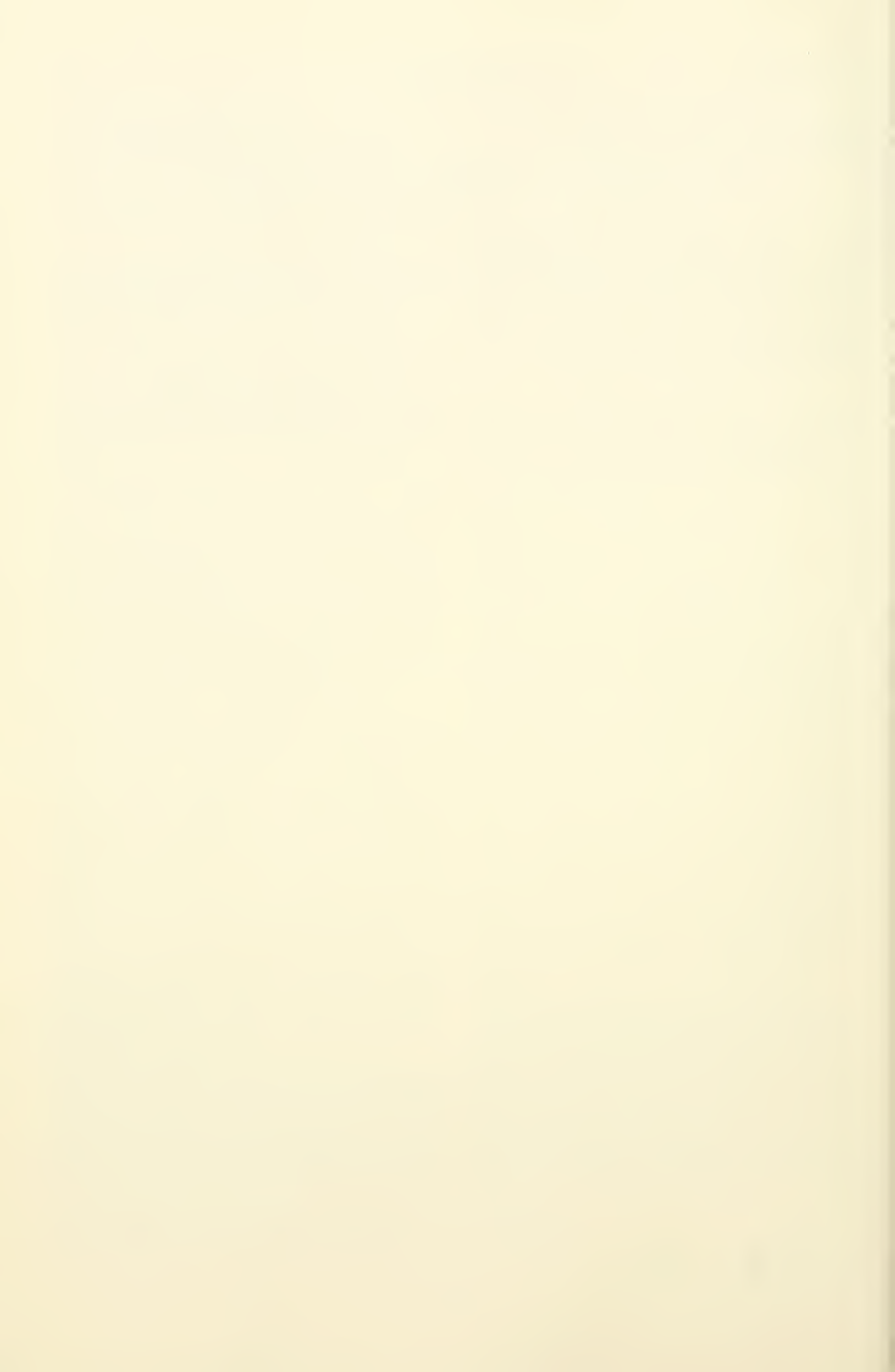#### NOTICE TO CONTRIBUTORS

Manuscripts intended for publication in the Great Basin Naturalist or Great Basin Naturalist Memoirs must meet the criteria outlined in paragraph one on the inside front cover. The manuscripts should be sent to Stephen L. Wood, Editor, Great Basin Naturalist, 290 Life Science Museum, Brigham Young University, Provo, Utah 84602. Three copies of the manuscript are required. They should be typewritten, double-spaced throughout on one side of the paper, with margins of at least one inch on all sides. Use a recent issue of either journal as <sup>a</sup> format, and the Council of Biology Editors Style Manual, Fifth Edition (AIBS 1983) in preparing the manuscript. An abstract, about 3 percent as long as the text, but not exceeding 200 words, written in accordance with *Biological Abstracts* guidelines, should precede the introductory paragraph of each article.

Authors may reduce their typesetting costs substantially by sending a copy of their article on a 5.25-inch floppy disk prepared with WordPerfect software in addition to three copies of the manuscript.

Illustrations and Tables. All illustrations and tables should be made with a view toward having them appear within the limits of the printed page. Glossy photoprints of illustrations should accompany the manuscript. Illustrations should be prepared for reduction by the printer to either single-column (25/8 inches) or double-column (5½ inches) width, with the  $\;$ length not exceeding  $7\frac{1}{2}$  inches.

Costs Borne by Contributor. Contributors to the Great Basin Naturalist should be prepared to donate \$40 per printed page toward publication of their article. No reprints are furnished free of charge. Excessive or complex tables requiring typesetting may be charged to the author at cost. Great Basin Naturalist Memoirs costs must be borne in full by the author.

#### Reprint Schedule for the Great Basin Naturalist

100 copies, minimum cost for 2 pages, \$26. Each additional 2 pages, \$6. Each additional 100 copies, \$4 for each 2 pages. Examples: 300 copies of 10 pages  $= $82; 200$  copies of 13 pages  $= $86$ .

## Great Basin Naturalist Memoirs

- No. <sup>1</sup> The birds of Utah. \$10.
- No. 2 Intermountain biogeography: a symposium. \$15.
- No. 3 The endangered species: a symposium. \$6.
- No. 4 Soil-plant-animal relationships bearing on revegetation and land reclamation in Nevada deserts. \$6.
- No. 5 Utah Lake monograph. \$8.
- No. 6 The bark and ambrosia beetles of North and Central America (Coleoptera: Scolytidae), a taxonomic monograph. \$60.
- No. 7 Biology of desert rodents. \$8.
- No. 8 The black-footed ferret. \$10.
- No. 9 A Utah flora. \$40.
- No. 10 A reclassification of the genera of Scolytidae (Coleoptera). \$10.
- No. <sup>11</sup> A catalog of Scolytidae and Platypodidae (Coleoptera), part 1: bibliography. \$30.
- No. 12 Research in the Auchenorrhyncha, Homoptera: <sup>a</sup> tribute to Paul W. Oman. \$30.